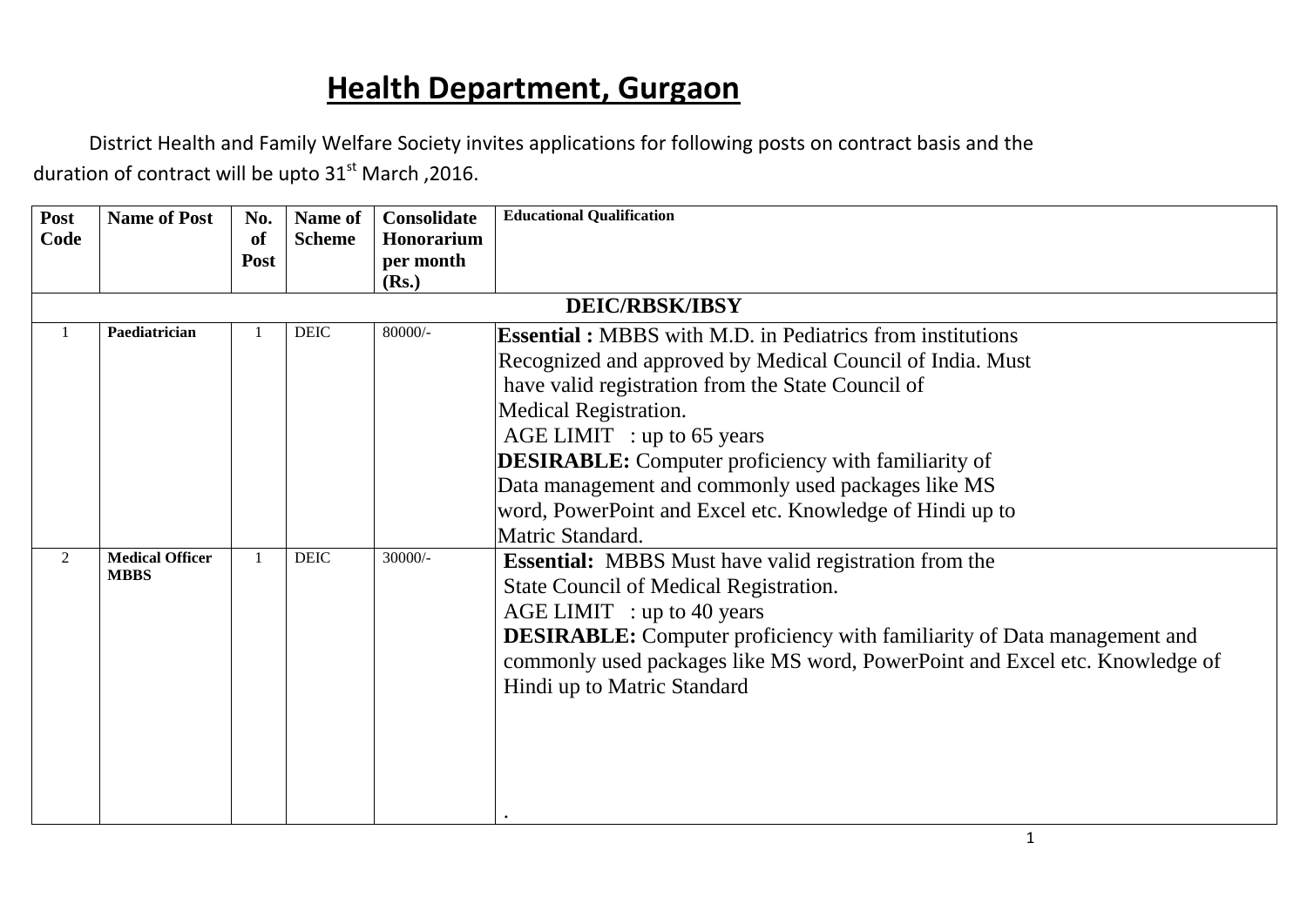| $\overline{3}$ | <b>Staff Nurse</b><br>(DEIC)                        |                | <b>DEIC</b> | 10340/-   | <b>Essential:</b> B.sc. Nursing /GNM from a Govt. recognized institute, registered with<br>Haryana Nurses registration council.<br><b>POST QUALIFICATION WORK EXP:</b> Minimum 1 year post qualification.<br><b>AGE LIMIT</b> : up to 40 years<br><b>DESIRABLE:</b> Computer proficiency with familiarity of Data management and<br>commonly used packages like MS word, Power Point and Excel etc. Knowledge of<br>Hindi up to Matric standard.                                                                                                                                                                                                                                                                                            |
|----------------|-----------------------------------------------------|----------------|-------------|-----------|---------------------------------------------------------------------------------------------------------------------------------------------------------------------------------------------------------------------------------------------------------------------------------------------------------------------------------------------------------------------------------------------------------------------------------------------------------------------------------------------------------------------------------------------------------------------------------------------------------------------------------------------------------------------------------------------------------------------------------------------|
| $\overline{4}$ | <b>Lab Technician</b>                               |                | <b>DEIC</b> | $9240/-$  | ESSENTIAL: B.Sc in Lab. Tech/ Diploma in Medical Lab. Tech course from a<br>recognized institution<br>AGE LIMIT up to 40 years<br>POST QUALIFICATION WORK EXP:-Minimum 1 year post qualification<br>$AGE LIMIT$ : up to 40 years<br>DESIRABLE: Computer proficiency with familiarity of Data management and<br>commonly used packages like MS word, PowerPoint and Excel etc. Knowledge of<br>Hindi up to Matric Standard.                                                                                                                                                                                                                                                                                                                  |
| $5^{\circ}$    | <b>Ayurvedic</b><br><b>Medial Officer</b><br>(Male) | $\overline{1}$ | <b>RBSK</b> | $20000/-$ | <b>Essential:</b><br><b>Educational Qualification for AMO</b><br>A degree in Ayurveda System of medicines from any university/Institution recognized<br>by the Government.<br>Registered with Board of Ayurveda and Unani System of medicine in Haryana<br><b>Educational Qualification for UMO</b><br>A degtree in Unani/Tyibba from any university/Institution recognized by the<br>Government.<br>Registered with Board of Ayurveda and unani System of medicine in Haryana<br><b>Essential Qualification for HMO</b><br>A degree in Homeopathy from the institute mentioned in second $\&$ third schedule of<br>Homeopathy Central Council Act 1973.<br>Registered with State Council of Homeopathy System of Medicine, Haryana/Central |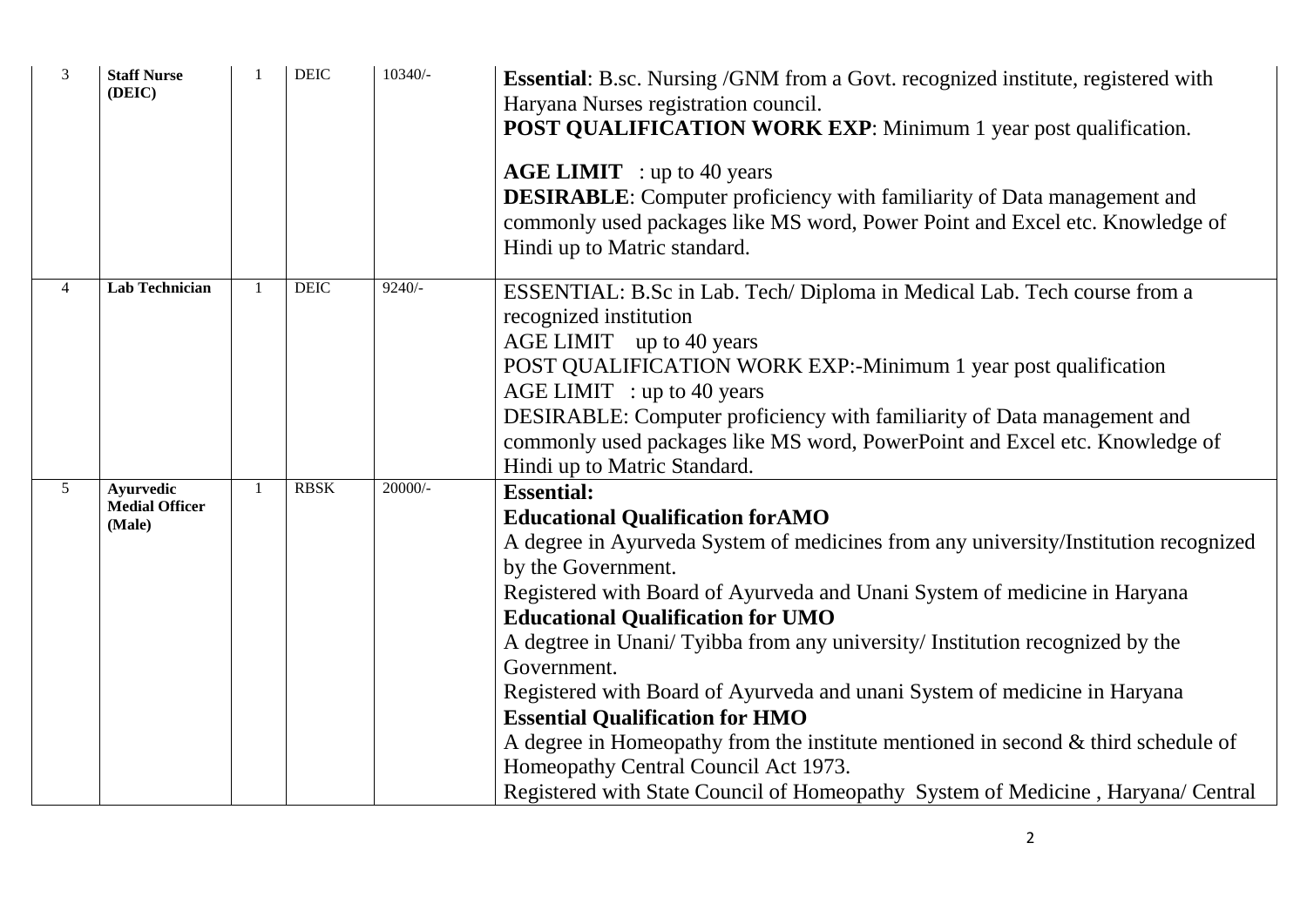|   |                                                |                |             |         | Council of Homeopathy System of Medicine.<br><b>Essential Qualificatins for Yoga</b><br>A degree in BNYS from any university/Institution established by law and recognized<br>by Government.<br>Registered with Board of Ayurveda and Unani System of medicine in Haryana.<br><b>Essential Qualification for Siddha</b><br>B.S.M.S Siddha Medicine and Surgery from any university/Institution established by<br>law and recognized by Government.<br>Registered by Central council of Indian Medicine (CCIM)<br>Age: Maximum Upto 40 years<br><b>Desirable:</b><br><b>Computer proficiency</b> with familiarity of Data management and commonly used<br>packages like MS word, Power Point and Excel<br>Knowledge of Hindi<br><b>Post Qualification experience-</b><br>Minimum 2 years of work experience<br>(Area of Work<br>Mainly touring job.<br>• Tours to govt. and govt. aided schools and Anganwadis for comprehendive $\&$<br>systematic health assessment of the children.<br>• Follow up of the children identified with the ailments.<br>• Educate children about health topics during visits to schools and AWCs.<br>• Developing healthcare plan<br>• Reporting and updating the data of the children screened in the schools and<br>Anganwadis.<br>• Develop a follow-up plan and assists with identifying resources for treatment.) |
|---|------------------------------------------------|----------------|-------------|---------|------------------------------------------------------------------------------------------------------------------------------------------------------------------------------------------------------------------------------------------------------------------------------------------------------------------------------------------------------------------------------------------------------------------------------------------------------------------------------------------------------------------------------------------------------------------------------------------------------------------------------------------------------------------------------------------------------------------------------------------------------------------------------------------------------------------------------------------------------------------------------------------------------------------------------------------------------------------------------------------------------------------------------------------------------------------------------------------------------------------------------------------------------------------------------------------------------------------------------------------------------------------------------------------------------------------------------------------------------|
| 6 | Ayurvedic<br><b>Medial Officer</b><br>(Female) | $\overline{1}$ | <b>RBSK</b> | 20000/- | <b>Essential:</b><br><b>Educational Qualification for AMO</b><br>A degree in Ayurveda System of medicines from any university/Institution recognized<br>by the Government.                                                                                                                                                                                                                                                                                                                                                                                                                                                                                                                                                                                                                                                                                                                                                                                                                                                                                                                                                                                                                                                                                                                                                                           |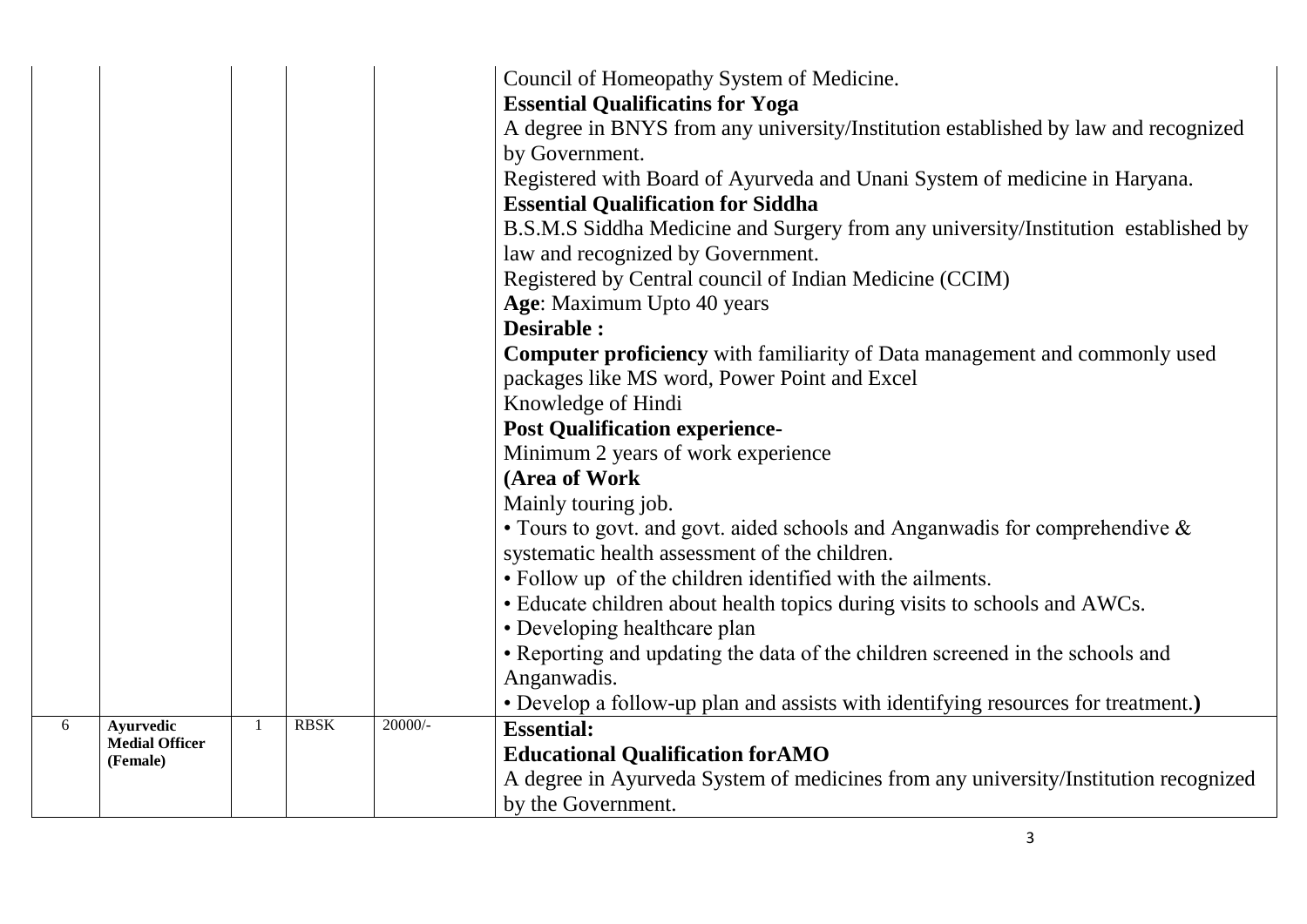|  |  | Registered with Board of Ayurveda and Unani System of medicine in Haryana            |
|--|--|--------------------------------------------------------------------------------------|
|  |  | <b>Educational Qualification for UMO</b>                                             |
|  |  | A degtree in Unani/Tyibba from any university/Institution recognized by the          |
|  |  | Government.                                                                          |
|  |  | Registered with Board of Ayurveda and unani System of medicine in Haryana            |
|  |  | <b>Essential Qualification for HMO</b>                                               |
|  |  | A degree in Homeopathy from the institute mentioned in second $\&$ third schedule of |
|  |  | Homeopathy Central Council Act 1973.                                                 |
|  |  | Registered with State Council of Homeopathy System of Medicine, Haryana/ Central     |
|  |  | Council of Homeopathy System of Medicine.                                            |
|  |  | <b>Essential Qualificatins for Yoga</b>                                              |
|  |  | A degree in BNYS from any university/Institution established by law and recognized   |
|  |  | by Government.                                                                       |
|  |  | Registered with Board of Ayurveda and Unani System of medicine in Haryana.           |
|  |  | <b>Essential Qualification for Siddha</b>                                            |
|  |  | B.S.M.S Siddha Medicine and Surgery from any university/Institution established by   |
|  |  | law and recognized by Government.                                                    |
|  |  | Registered by Central council of Indian Medicine (CCIM)                              |
|  |  | Age: Maximum Upto 40 years                                                           |
|  |  | Desirable :                                                                          |
|  |  | <b>Computer proficiency</b> with familiarity of Data management and commonly used    |
|  |  | packages like MS word, Power Point and Excel                                         |
|  |  | Knowledge of Hindi                                                                   |
|  |  | <b>Post Qualification experience-</b>                                                |
|  |  | Minimum 2 years of work experience                                                   |
|  |  | (Area of Work                                                                        |
|  |  | Mainly touring job.                                                                  |
|  |  |                                                                                      |
|  |  | • Tours to govt. and govt. aided schools and Anganwadis for comprehensive $\&$       |
|  |  | systematic health assessment of the children.                                        |
|  |  | • Follow up of the children identified with the ailments.                            |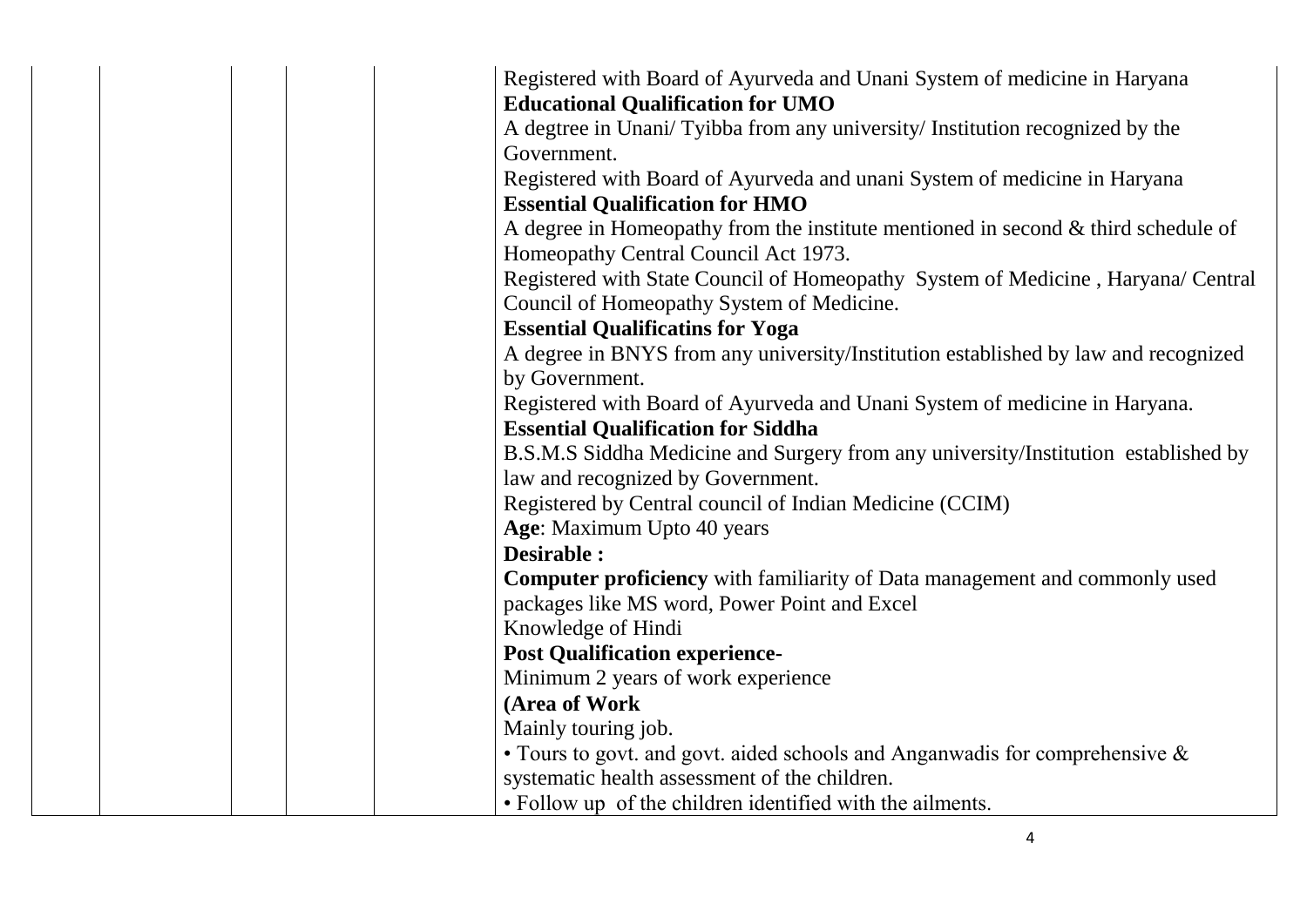|        |                            |             |         | • Educate children about health topics during visits to schools and AWCs.<br>• Developing healthcare plan<br>• Reporting and updating the data of the children screened in the schools and<br>Anganwadis.<br>• Develop a follow-up plan and assists with identifying resources for treatment.)                                                                                                                                                                                                                                                                                                                            |
|--------|----------------------------|-------------|---------|---------------------------------------------------------------------------------------------------------------------------------------------------------------------------------------------------------------------------------------------------------------------------------------------------------------------------------------------------------------------------------------------------------------------------------------------------------------------------------------------------------------------------------------------------------------------------------------------------------------------------|
| $\tau$ | Pharmacist                 | <b>RBSK</b> | 11900/- | <b>Essential:</b> Minimum qualification is $12th$ , D Pharm., Pharmacist Act 1948 notification<br>from recognized institution by government.<br>Valid Registration with the Pharmacy council of Haryana.<br><b>Computer Proficiency</b> with familiarity of Data Management and commonly<br>used packages like MS Word, Powerpoint and Excel.<br>Age: Upto 40 years<br><b>DESIRABLE:</b> Knowledge of Hindi                                                                                                                                                                                                               |
| 8      | <b>IBSY</b><br>Coordinator | <b>IBSY</b> | 10000/- | Post Qualification Experience: Minimum 2 years of work experience.<br><b>Essential:</b> Masters in Psychology/Education/Social Work/Child Development/MBA/<br>Master in Public health (MPH)/ Masters in disability rehabilitation administration<br>(MDRA) (withl-2 year experience in health related social activities)<br>Minimum one year diploma in Computer: Application through any Govt.<br>Approved Universities or Computer Centers only (No certificate of any local private<br>computer centre would be considered at any cost) i.e. PGDCA, O/A<br>/Level, One year Hartron diploma etc.<br>Age: Upto 40 years |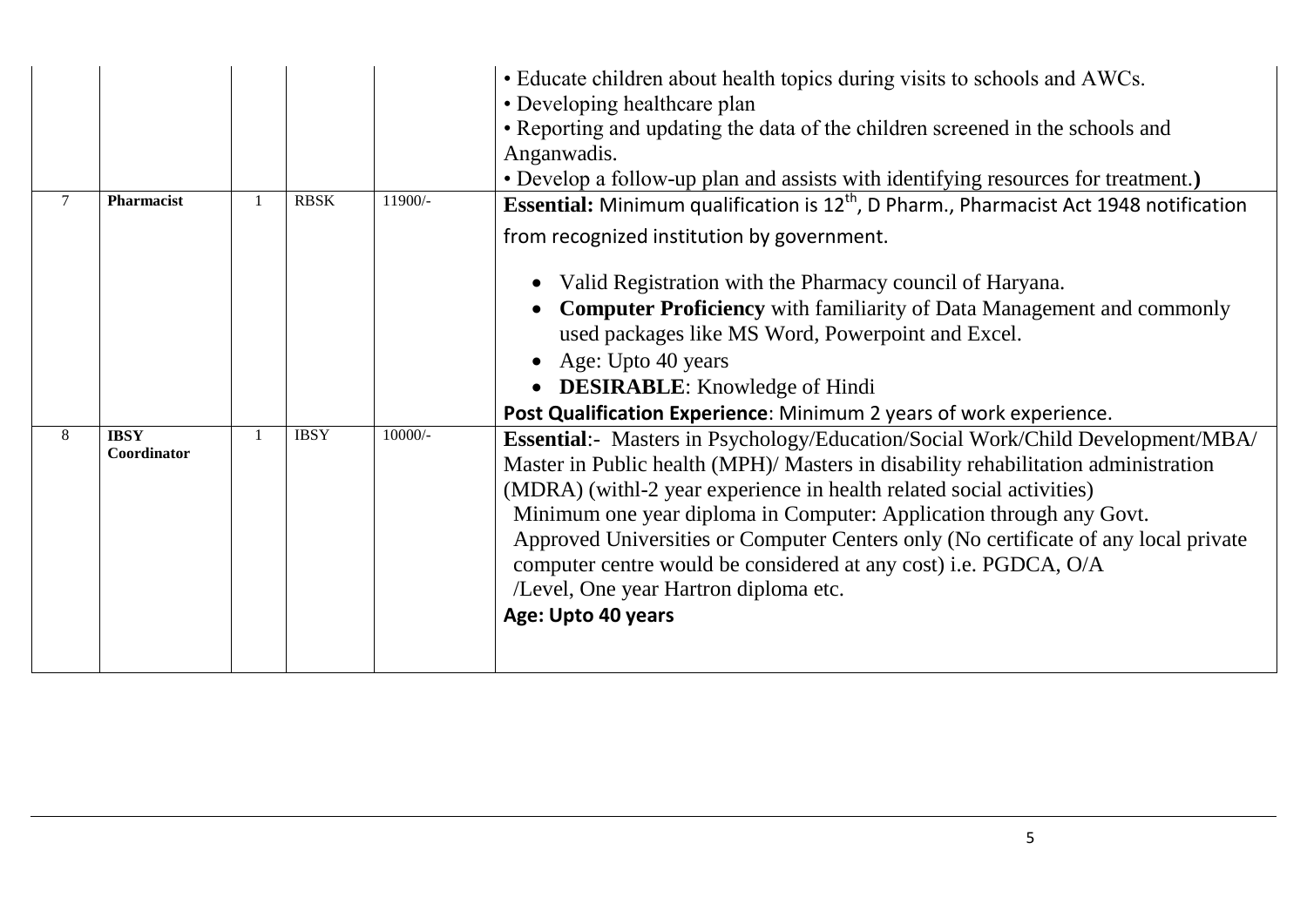|    |                |   |                      |           | <b>INKHIVI</b>                                                                                                                                                                                                                                                                                                                                                                                                                                                                                                                                                                                                                                                                                                                                                                                                                                                                                     |
|----|----------------|---|----------------------|-----------|----------------------------------------------------------------------------------------------------------------------------------------------------------------------------------------------------------------------------------------------------------------------------------------------------------------------------------------------------------------------------------------------------------------------------------------------------------------------------------------------------------------------------------------------------------------------------------------------------------------------------------------------------------------------------------------------------------------------------------------------------------------------------------------------------------------------------------------------------------------------------------------------------|
|    | Data Assistant |   | Community<br>Process | $10000/-$ | <b>Essential:</b><br><b>Educational Qualifications:-</b> 1. Graduate degree in computer Application/Computer<br>Science (with 50% Marks.<br><b>Or</b><br>3 year Diploma in Computer Engg./Electronics & Communication (with 50% Marks)<br>2. Post Qualification experience of at least one years in data compilation/analysis, data<br>management and maintenance in public sector/private limited organization.<br>AGE limit:- Below 42 years<br><b>Desirable:-</b> 1. Computer proficiency with high level familiarity with data management<br>and commonly used packages like MS Word, Excel, Power Point and spreadsheets for<br>programmatic analysis and projections.<br>2. Excellent communication, analytical and interpersonal abilities with excellent oral<br>and written communication skills in English and Hindi.<br>3. Typing speed at least 30 WPM in English and 20 WPM in Hindi. |
| 10 | <b>ANM</b>     | 6 | <b>NRHM</b>          | $8910/-$  | ESSENTIAL: ANM from a Govt. recognized institute, registered with Haryana Nurses<br><b>Registration Council.</b><br>POST QUALIFICATION WORK EXP: Minimum 1 year post qualification.<br>AGE LIMIT: up to 55 years.                                                                                                                                                                                                                                                                                                                                                                                                                                                                                                                                                                                                                                                                                  |

## **NDIM**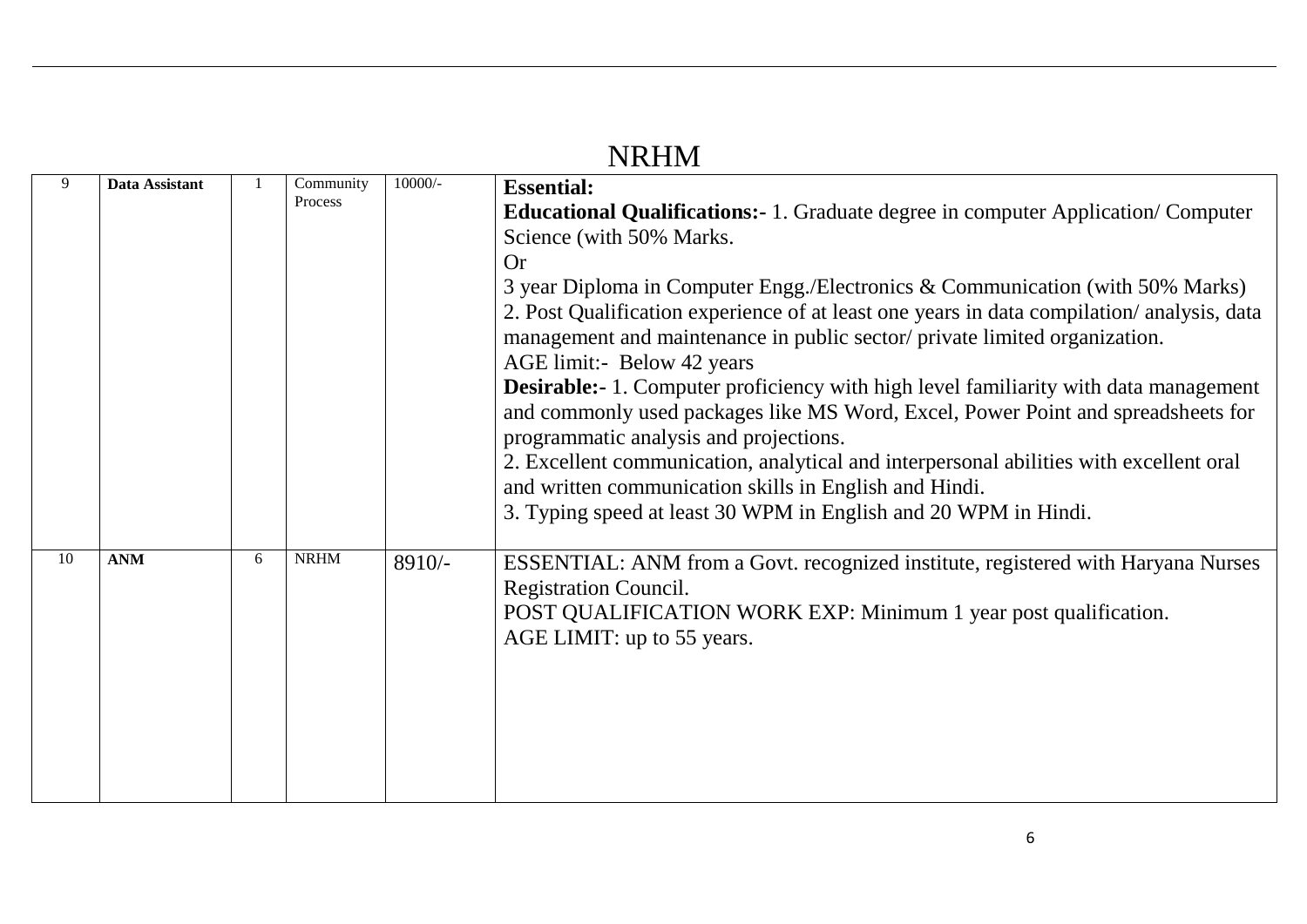| 11 | <b>Staff Nurse</b><br><b>NRHM</b>                                                                                                           | $\overline{4}$ | <b>NRHM</b> | $10340/-$ | ESSENTIAL: B.sc. Nursing /GNM from a Govt. recognized institute, registered with<br>Haryana Nurses registration council.<br>POST QUALIFICATION WORK EXP: Minimum 1 year post qualification.<br>DESIRABLE: Computer proficiency with familiarity of Data management and<br>commonly used packages like MS word, Power Point and Excel etc. Knowledge of<br>Hindi up to Matric standard.<br>AGE LIMIT: up to 55 years                     |
|----|---------------------------------------------------------------------------------------------------------------------------------------------|----------------|-------------|-----------|-----------------------------------------------------------------------------------------------------------------------------------------------------------------------------------------------------------------------------------------------------------------------------------------------------------------------------------------------------------------------------------------------------------------------------------------|
| 12 | Data Manager                                                                                                                                | -1             | <b>IDSP</b> | 13500/-   | <b>Essential:</b><br>Post Graduate Qualification in Computer Science or BE in IT/Electronics, with<br>minimum 3 years experience preference will be given to those who have worked in<br>health or social sector<br>AGE LIMIT: up to 40 years                                                                                                                                                                                           |
| 13 | Pharmacist<br>JSSK, "The<br>sanction is<br>granted under<br><b>JSSK Scheme till</b><br>the vacancies are<br>not filled on<br>regular basis" | 2              | <b>JSSK</b> | $10340/-$ | Essential: 12th, D Pharm., Pharmacist Act 1948 notification from recognized<br>institution by government.<br>Valid Registration with the Pharmacy council of Haryana.<br>Computer Proficiency with familiarity of Data Management and commonly used<br>packages like MS Word, Powerpoint and Excel.<br>DESIRABLE: Knowledge of Hindi<br>Post Qualification Experience: Minimum 2 years of work experience.<br>AGE LIMIT: up to 40 years |
| 14 | LT JSSK, "The<br>sanction is<br>granted under<br><b>JSSK Scheme till</b><br>the vacancies are<br>not filled on<br>regular basis"            | $\overline{1}$ | <b>JSSK</b> | $9240/-$  | <b>Essential:</b> Diploma in Medical Laboratory Technology (DMLT) from Institution<br>Recognized by Govt. Of Haryana. Pref. will be given to the person having min. 1yr.<br>Of experience<br>AGE LIMIT: up to 40 years                                                                                                                                                                                                                  |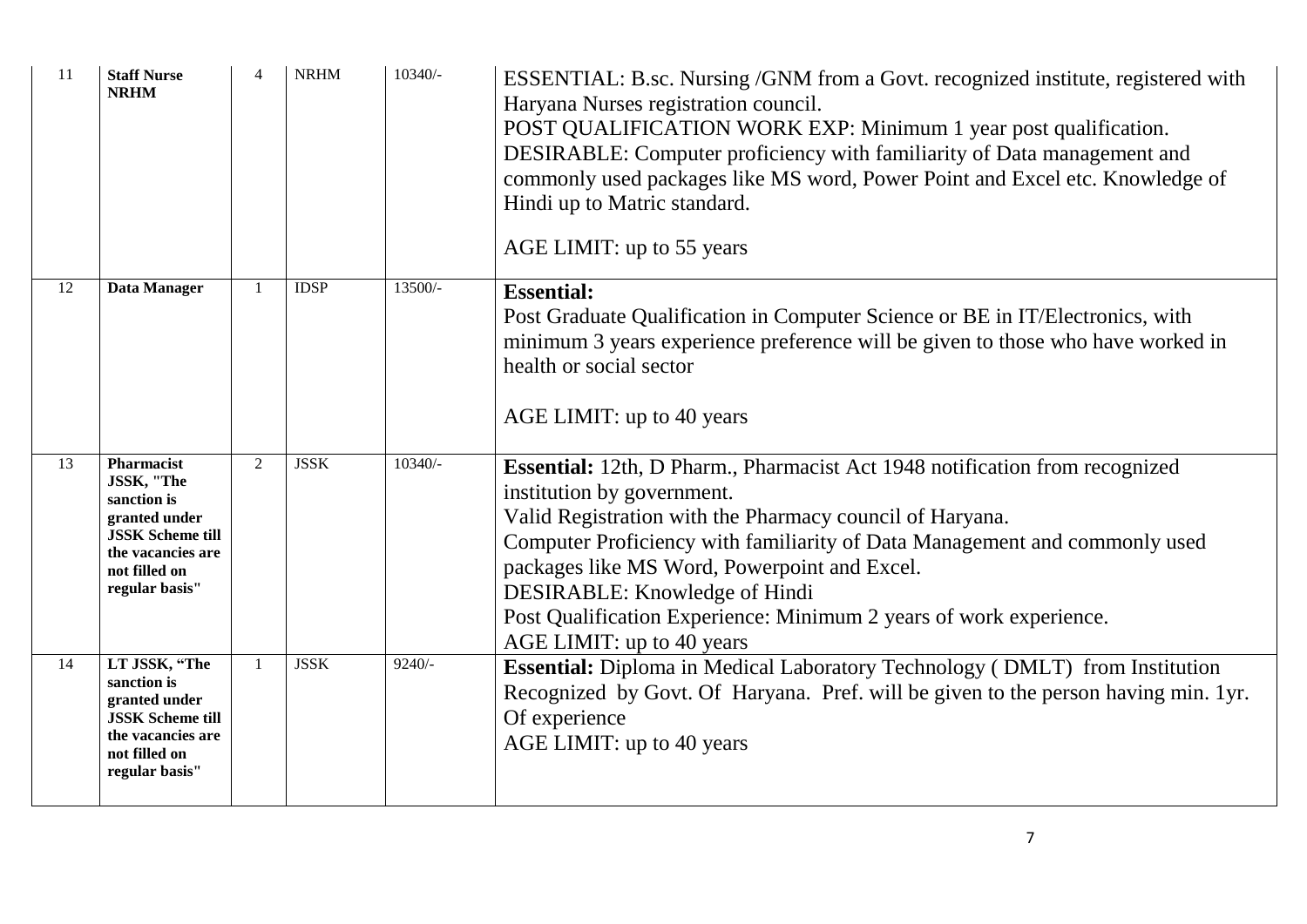| . .<br>⊥ັ | Attendant –cum-<br>Sweeper | Child Health | DC Rate | <b>Essential:</b> 8th Pass<br>AGE LIMIT: up to 40 years |
|-----------|----------------------------|--------------|---------|---------------------------------------------------------|
|           |                            |              |         |                                                         |

#### **NUHM**

| 16 | <b>Medical Officer</b><br><b>MBBS</b> |                | <b>NUHM</b> | 50000/- | <b>Essential:</b> M.B.B.S. from a recognized institute, registered with Haryana Medical<br>Council.<br>AGE LIMIT: up to 62 years.<br>DESIRABLE: Knowledge of Hindi up to Matric Standard.                                                                               |
|----|---------------------------------------|----------------|-------------|---------|-------------------------------------------------------------------------------------------------------------------------------------------------------------------------------------------------------------------------------------------------------------------------|
| 17 | <b>Urban Health</b><br>Consultant     |                | <b>NUHM</b> | 19800/- | ESSENTIAL: MPH/MBA (Health & Hospital Admin.).<br>AGE LIMIT: up to 55 years.<br>DESIRABLE: Computer proficiency with familiarity of Data management and<br>commonly used packages like MS word, Power Point and Excel etc. Knowledge of<br>Hindi up to Matric standard. |
| 18 | Pharmacist                            | $\overline{4}$ | <b>NUHM</b> | 10340/- | <b>Essential:</b> Degree/Diploma in pharmacy from recognised institute, it should be<br>registration with Haryana pharmacy Council. Preference will be given to the person<br>having one year post qualification experience<br>AGE LIMIT: up to 55 years                |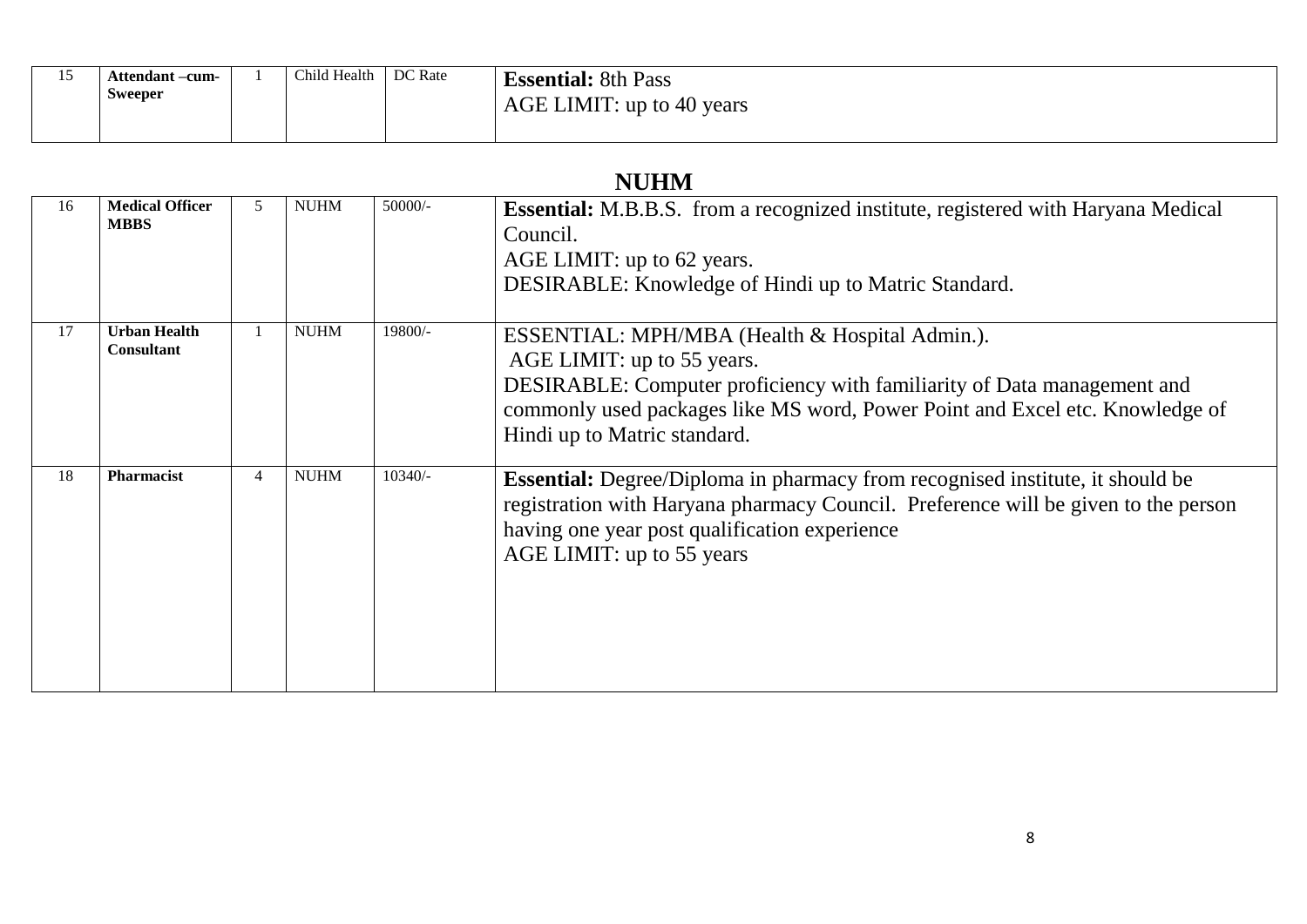| 19 | <b>Account</b><br><b>Assistant cum</b><br><b>Information</b><br><b>Assistant</b> | $\overline{5}$ | <b>NUHM</b> | 9900/-   | ESSENTIAL: 1. B.Com from a recognized institute with at least 45% marks.<br>2. Knowledge of Tally ERP.9 Software (Certificate for the same is required).<br>AGE LIMIT: up to 55 years.<br>POST QUALIFICATION WORK EXP: Minimum 1 year post qualification. Preference<br>will be given to the candidate with experience in public health program/project/health<br>project.<br>DESIRABLE: Computer proficiency with familiarity of Data management and<br>commonly used packages like MS word, Power Point and Excel etc. Knowledge of<br>Hindi up to Matric standard.<br>AGE LIMIT: up to 55 years |
|----|----------------------------------------------------------------------------------|----------------|-------------|----------|----------------------------------------------------------------------------------------------------------------------------------------------------------------------------------------------------------------------------------------------------------------------------------------------------------------------------------------------------------------------------------------------------------------------------------------------------------------------------------------------------------------------------------------------------------------------------------------------------|
| 20 | <b>Lab Technician</b>                                                            |                | <b>NUHM</b> | $9240/-$ | Essential: Diploma in Medical Lab. technology from recognized institution.<br>Hindi up to Matric.<br>AGE LIMIT: up to 55 years.<br>EXPERIENCE: 2 year of experience as Lab. Technician in reputed organization.<br>DESIRABLE: Computer proficiency with familiarity of Data management and<br>commonly used packages like MS word, Power Point and Excel etc. Knowledge of<br>Hindi up to Matric standard.                                                                                                                                                                                         |
| 21 | <b>Staff Nurse</b>                                                               | 9              | <b>NUHM</b> | 10340/-  | <b>ESSENTIAL:</b> B.sc. Nursing /GNM from a Govt. recognized institute, registered with<br>Haryana Nurses registration council.<br><b>POST QUALIFICATION WORK EXP:</b> Minimum 1 year post qualification.<br>DESIRABLE: Computer proficiency with familiarity of Data management and<br>commonly used packages like MS word, Power Point and Excel etc. Knowledge of<br>Hindi up to Matric standard<br>AGE LIMIT: up to 55 years                                                                                                                                                                   |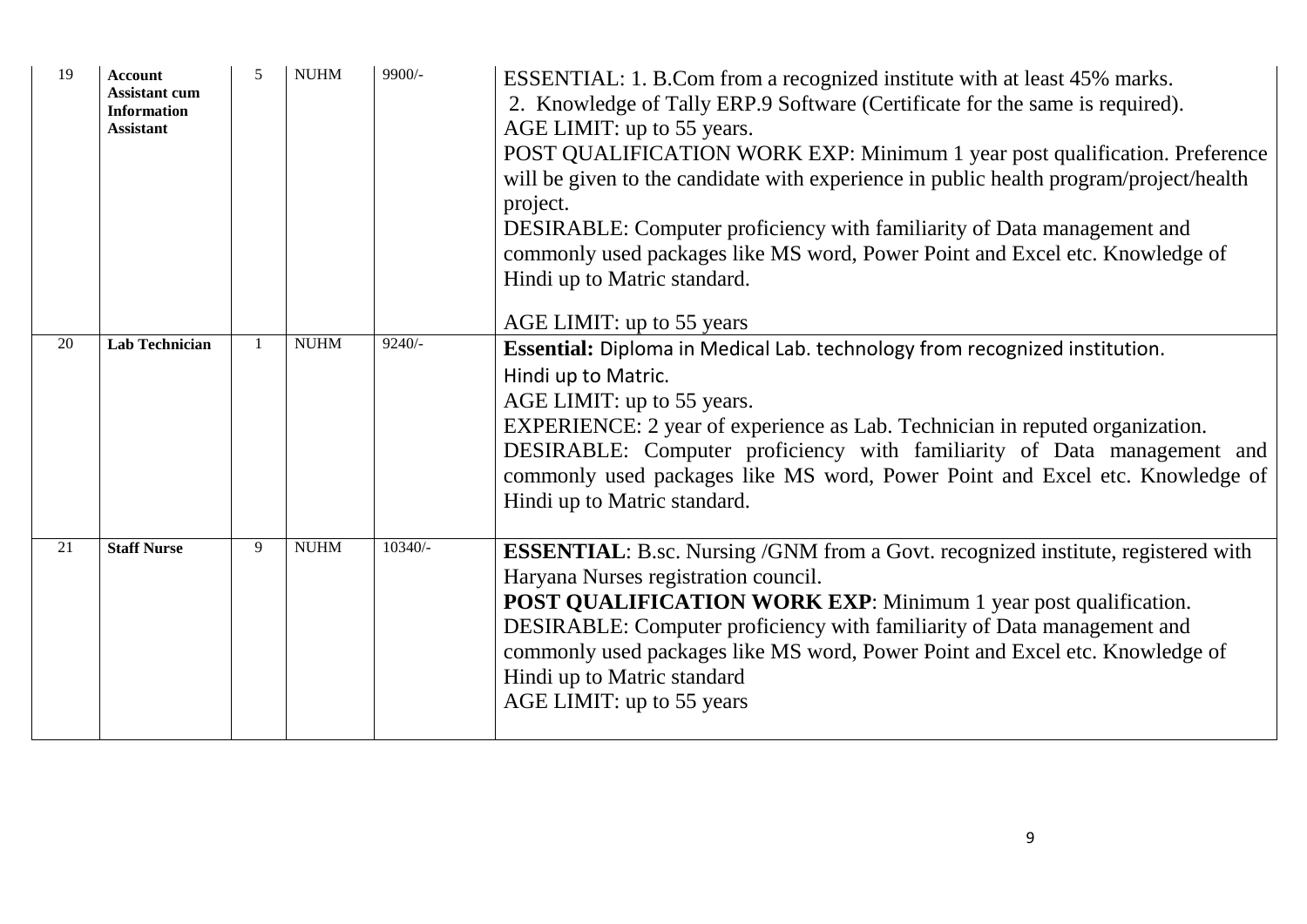| 22 | <b>ANM</b>                                              | 12 | <b>NUHM</b> | 8910/-  | <b>ESSENTIAL:</b> ANM from a Govt. recognized institute, registered with Haryana Nurses<br><b>Registration Council.</b><br><b>POST QUALIFICATION WORK EXP:</b> Minimum 1 year post qualification.<br><b>AGE LIMIT:</b> up to 55 years |
|----|---------------------------------------------------------|----|-------------|---------|---------------------------------------------------------------------------------------------------------------------------------------------------------------------------------------------------------------------------------------|
| 23 | <b>Class-IV</b>                                         | 19 | <b>NUHM</b> | DC Rate | <b>ESSENTIAL:</b> Middle Pass and Can Read or write Hindi language.<br><b>AGE LIMIT:</b> up to 55 years.<br><b>SALARY:</b> As per Local D.C. Rates.                                                                                   |
|    |                                                         |    |             |         | <b>Referral Transport System</b>                                                                                                                                                                                                      |
| 24 | <b>Emergency</b><br><b>Medical</b><br><b>Technician</b> | 3  | <b>RTS</b>  | 12000/- | <b>Essential:</b> Registered B Pharma/D. Pharma /GNM/ BSc Nursing preferably male<br>candidates<br>. Preference will given to those Who have done BLS certification course of AHA<br>. age - Not more than 45 years.                  |
| 25 | <b>Fleet manager</b>                                    |    | <b>RTS</b>  | 18000/- | <b>Essential:</b> MBA degree with Computer Knowledge (should be able to work on MS<br>Word, MS-Excel and, MS PowerPoint)<br>• One year Post Qualification Experience.<br>Age - Not more than 45 years                                 |
| 26 | <b>Driver</b>                                           | 5  | <b>RTS</b>  | 7000/-  | <b>Essential:</b> Matric from any recognized board in the country.<br>Valid LTV/HTV driving license.<br>Age upto 55 years.                                                                                                            |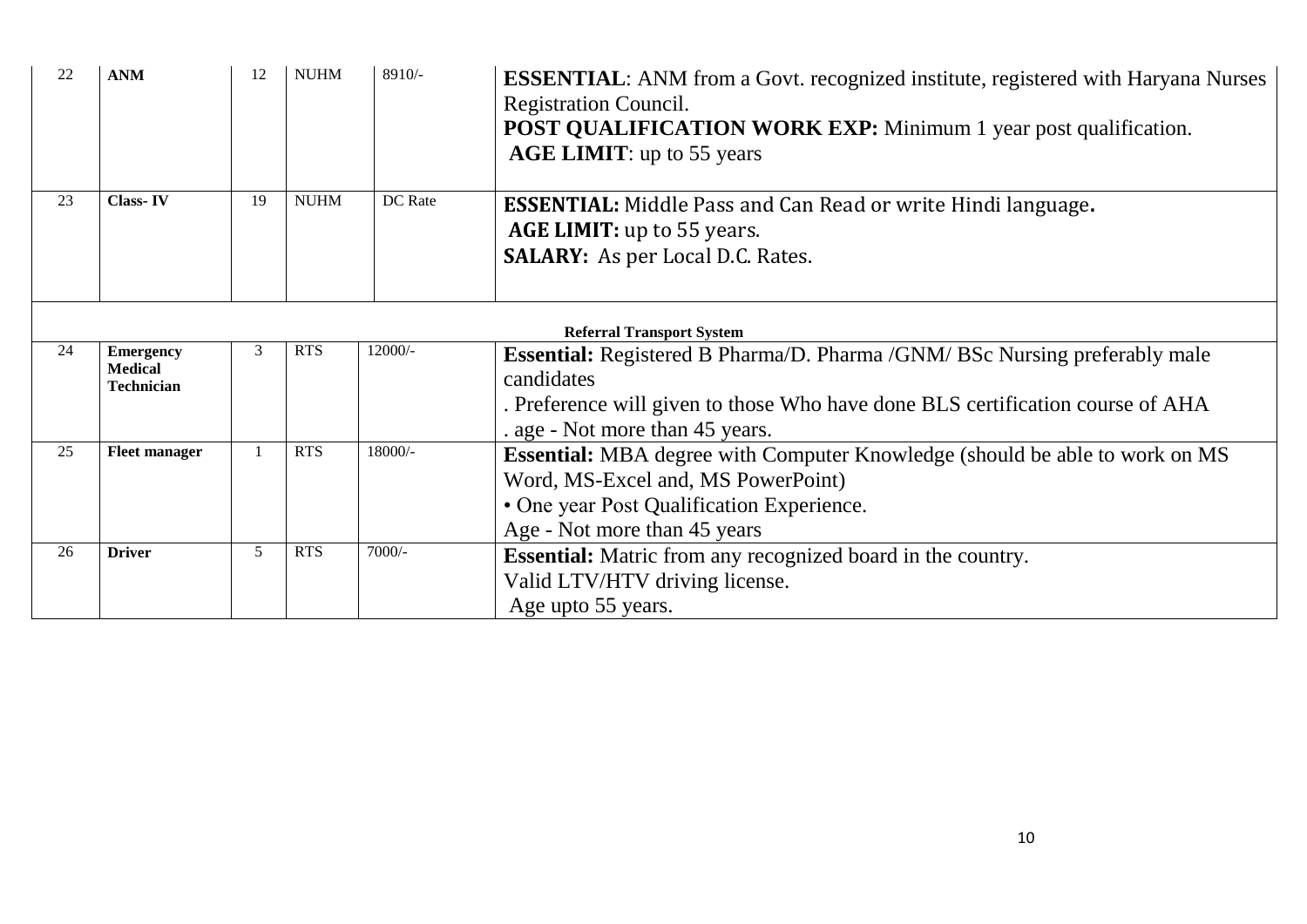### **AYUSH**

| 27 | <b>Multi Purpose</b><br><b>Worker (Ayush)</b> | Ayush | $5500/-$ | <b>Essential:</b> 8th or its equivalent.                                                                                                                                                                                          |
|----|-----------------------------------------------|-------|----------|-----------------------------------------------------------------------------------------------------------------------------------------------------------------------------------------------------------------------------------|
| 28 | Panchkarma<br>Therapist (M)                   | Ayush | 8800/-   | <b>Essential:</b> One year or Six months Diploma in Panchkarma.<br>10 or its equivalent.<br>Knowledge of Hindi or Sanskrit or English up to Matric Standard.<br>Preference will be given to the experienced<br>$Age: 20-45 Years$ |
| 29 | Panchkarma<br>Therapist $(F)$                 | Ayush | $8800/-$ | <b>Essential:</b> One year or Six months Diploma in Panchkarma.<br>10 or its equivalent.<br>Knowledge of Hindi or Sanskrit or English up to Metric Standard.<br>Preference will be given to the experienced<br>$Age: 20-45 Years$ |
| 30 | <b>Kitchen Attendant</b>                      | Ayush | 6600/-   | <b>Essential:</b> Minimum qualification is 10th or its equivalent.<br>Experience will be proffered<br>$Age: 20-40 Years$                                                                                                          |

# DGHS

| 31 | <b>Staff Nurse</b> | Poly Clinic | $10340/-$ | <b>ESSENTIAL:</b> B.sc. Nursing /GNM from a Govt. recognized institute, registered with<br>Haryana Nurses registration council.<br><b>POST QUALIFICATION WORK EXP:</b> Minimum 1 year post qualification.<br><b>DESIRABLE:</b> Computer proficiency with familiarity of Data management and<br>commonly used packages like MS word, Power Point and Excel etc. Knowledge of<br>Hindi up to Metric standard.<br>Age: upto 55 years |
|----|--------------------|-------------|-----------|-----------------------------------------------------------------------------------------------------------------------------------------------------------------------------------------------------------------------------------------------------------------------------------------------------------------------------------------------------------------------------------------------------------------------------------|
|    |                    |             |           |                                                                                                                                                                                                                                                                                                                                                                                                                                   |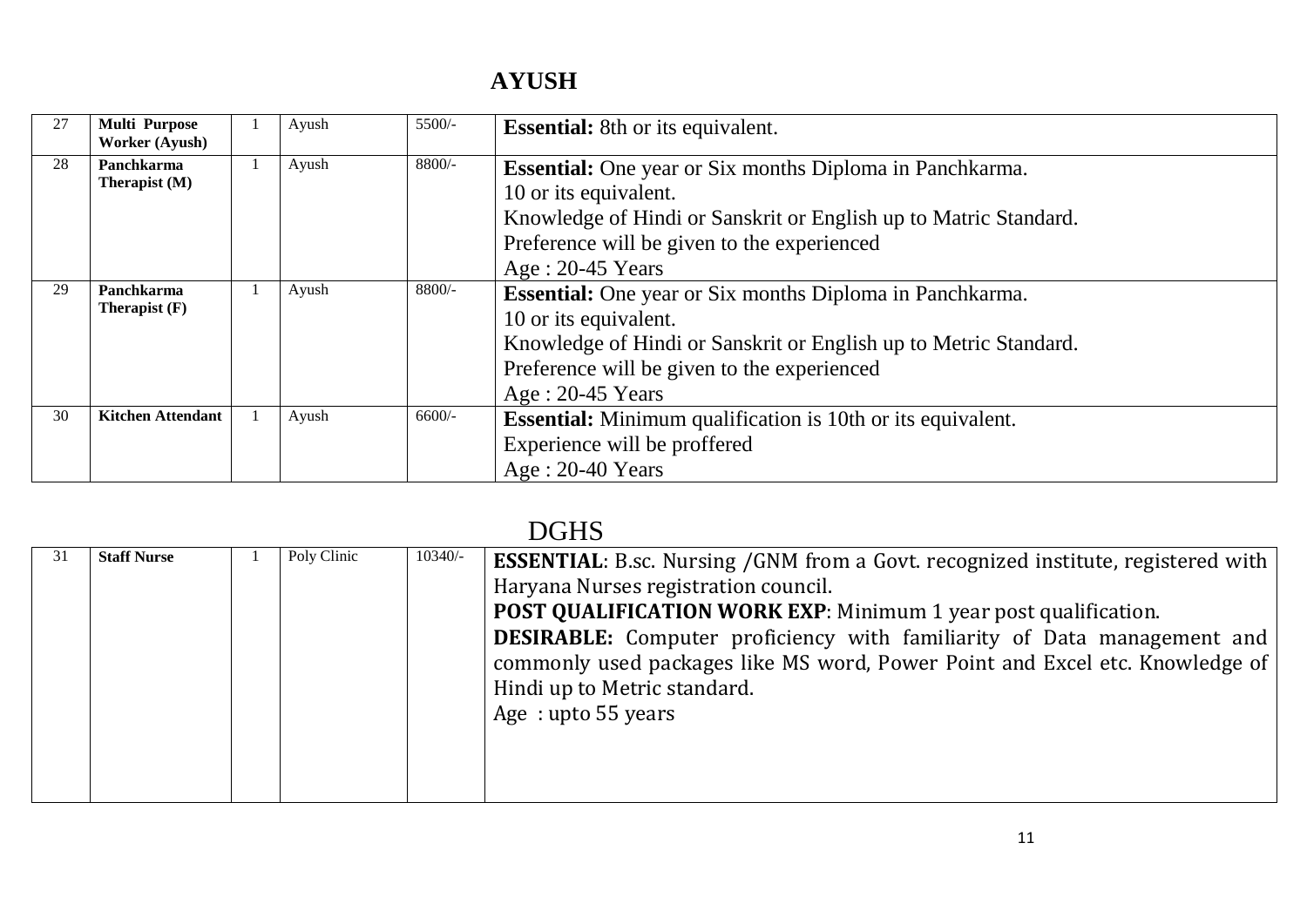|    | <b>Pharmacist</b>  | <b>MMIY</b> | 10340/- | <b>Essential:</b> Minimum qualification is $12th$ , D Pharm., Pharmacist Act 1948 notification<br>from recognized institution by government.<br>Valid Registration with the Pharmacy council of Haryana.                                                              |  |
|----|--------------------|-------------|---------|-----------------------------------------------------------------------------------------------------------------------------------------------------------------------------------------------------------------------------------------------------------------------|--|
|    |                    |             |         | • Computer Proficiency with familiarity of Data Management and commonly used<br>packages like MS Word, Powerpoint and Excel.<br>• Age: Upto 40 years<br>• <b>DESIRABLE</b> : Knowledge of Hindi<br>Post Qualification Experience: Minimum 2 years of work experience. |  |
| 33 | <b>Urdu Reader</b> | B&D         | DC Rate | Essential: Diploma in Urdu, Candidate having experience will be given preference.                                                                                                                                                                                     |  |

# Shree Mata Sheetla Devi Shrine Board, Gurgaon

| 34 | <b>Gynaecologist</b> | Shree Mata<br>Sheetla Devi<br>Shrine Board,<br>Gurgaon | Rs.<br>80000/-<br>for MD,<br>Rs.<br>$60000/-$<br>for DGO<br>Obst.<br>Gyne. | <b>Essential:</b> MD/DGO Obst. Gynae<br>(Salary paid by Shree Mata Sheetla Devi Shrine Board, Gurgaon)<br>Age: Upto 60 years |
|----|----------------------|--------------------------------------------------------|----------------------------------------------------------------------------|------------------------------------------------------------------------------------------------------------------------------|
| 35 | Anaesthetist         | Shree Mata<br>Sheetla Devi<br>Shrine Board,<br>Gurgaon | Rs.<br>80000/-<br>for MD,<br>Rs.<br>$60000/-$<br>for DA                    | <b>Essential: MD/DA</b><br>(Salary paid by Shree Mata Sheetla Devi Shrine Board, Gurgaon)<br>Age: Upto 60 years              |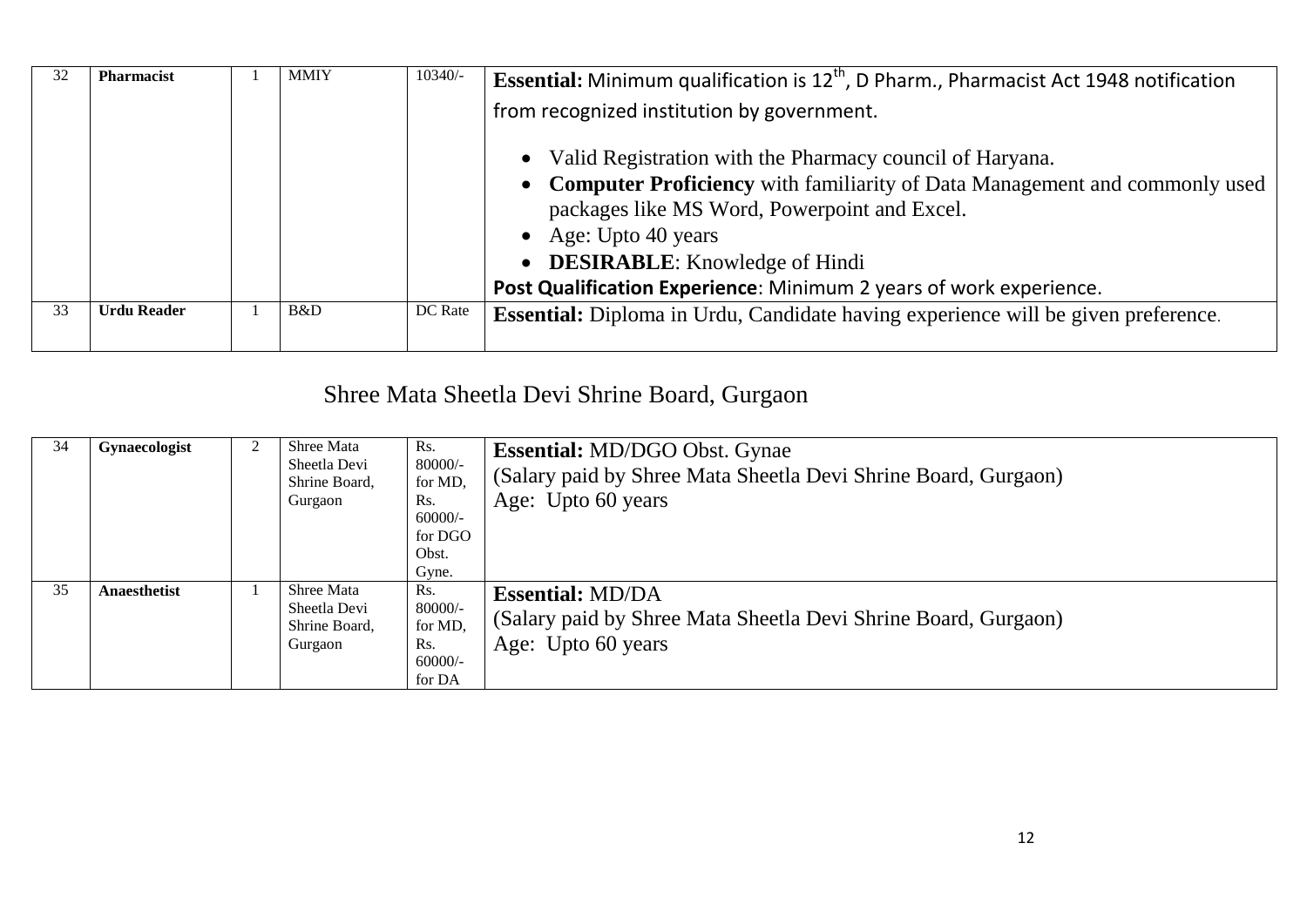#### **Important Instructions:**

- No TA/DA will be paid for coming for interview.
- Essential qualification required for the post should be complete by the date of interview.
- Application complete in all manner should be deposited in the DPMU O/o Civil Surgeon Gurgaon. Application by speed post /Courier/Registered Post etc. will be rejected.
- Candidates can collect application from CS Office after depositing a fee of Rs. 200/- in cash from 10-04-2015 to 17-04-2015 on working days in working hours.
- Full Particulars along with Contact number, email id, Postal address with PIN CODE, two passport size photo and attested copies of Educational Qualification, Experience and Residence proof of District Gurgaon (Ration Card/ Voter Card/ Domicile/Adhar card) should be attached with the application.
- One Application will be considered for one post only.
- District authorities (Civil Surgeon office) has right to reject any application if found improper or having misleading information.
- Original documents in support of academic qualifications and work experience should be produced at the time of interview.
- Preference will be given to the candidate residing in local area and proof of residence will be required.
- Number of Post/ Salary can be increased or decreased as per the NHM guidelines.
- While making recruitment of Contractual staff under NHM, all the instructions issued by Chief Secretary to Govt. of Haryana, for reserved categories, from time to time, will be followed.
- Any additional work/placement under NHM can be assigned by appointing authority.
- In case of unsatisfactory performance and conduct the services shall be terminated.
- Test will be conducted for every post except Doctor & Class –IV/ Sweeper.
- All disputes are subject to Gurgaon jurisdiction.
- Dispute if shall be decided by the sole arbitrator of the DH&FWS Gurgaon & Gurgaon Courts and their decision shall be final.
- If any information declaration/furnished by you in connection with this appointment on contract basis is at any stage found to be false or incorrect, your appointment on contract is liable to be terminated immediately.
- Last Date of Submission of Application form is **17-04-15 at 04:00 pm** only at DPMU O/o Civil Surgeon Gurgaon.